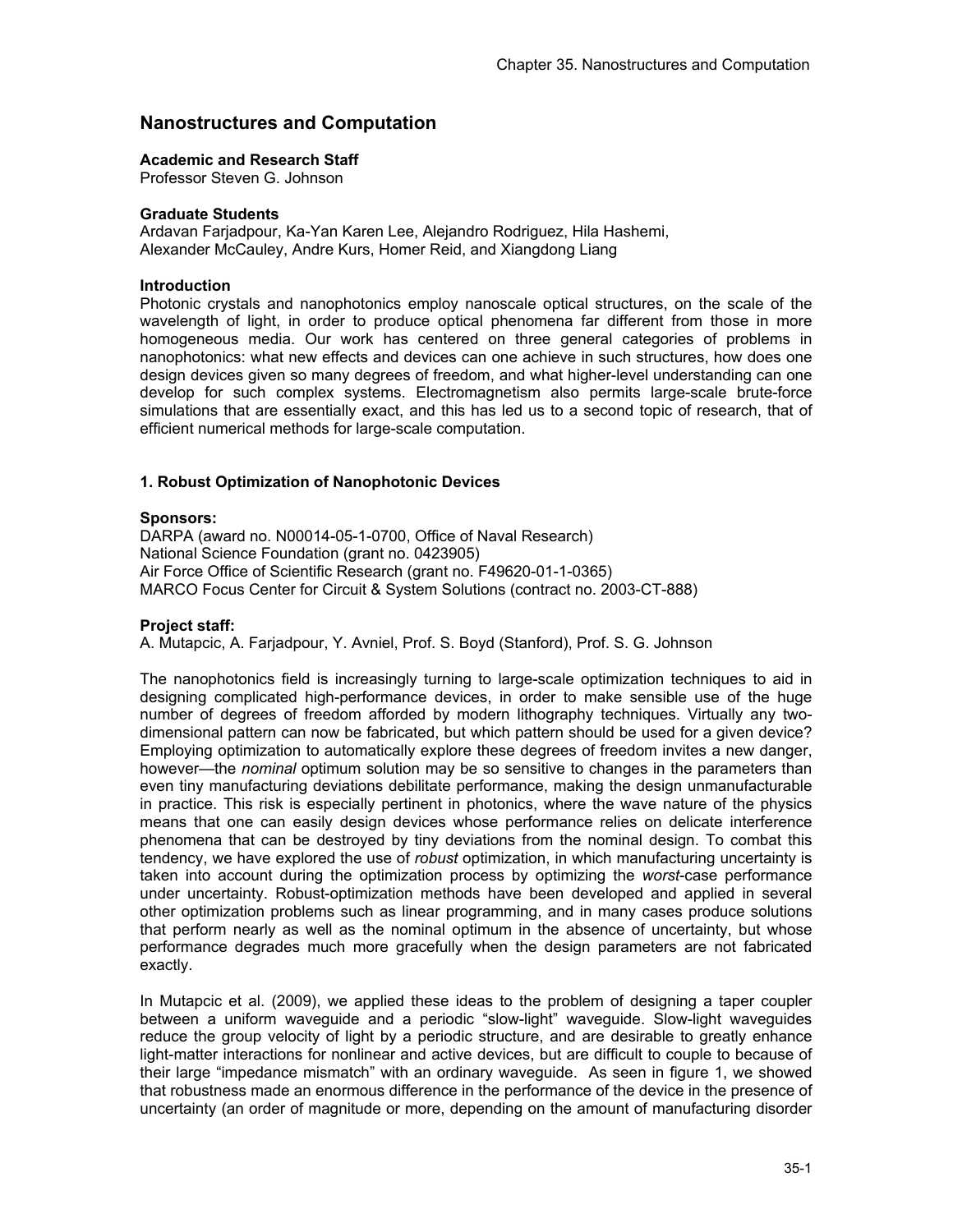assumed). Moreover, most previous robust-optimization techniques were developed for problems such as linear programming that are *convex*, having a unique optimum (no local minima) and efficient algorithms to find this optimum. Nanophotonics problems, on the other hand, are generally highly nonlinear and nonconvex with respect to the design parameters (the geometric shape), and we had to develop new methods to efficiently find good solutions for this problem. For example, many local optima are present, but we developed a "successive refinement" heuristic that finds a "more global" solution, insensitive to the starting guess and favoring solutions robust to manufacturing disorder.



figure 1. Reflection vs. taper length (periods)<br>**figure 1.** Reflection vs. taper length for a taper between a uniform waveguide and a periodic slow-light waveguide (a periodic sequence of dielectric blocks, inset, in this 2d model system); a taper transition is formed by changing the spacing between the blocks. The taper rate is optimized to minimize reflections at the indicated design length. The three curves are the results for a simple linear (constant rate) taper, the nominal optimum structure (without uncertainty) and the robust optimum (designed for the worst case under uncertainty in taper length, taper shape, and operating frequency). The nominal optimum relies on a delicate interference effect manifesting as a sharp dip in reflection any deviation from the design parameters will destroy this dip, whereas the robust optimum produces low reflection for a much broader range of parameters.

#### **2. New Regimes for Casimir Forces in Nanostructured Mechanical Systems**

#### **Sponsors:**

Department of Energy (grant no. DE-FG02-97ER25308) National Science Foundation (grant no. DMR-0213282) MIT Ferry Fund

#### **Project staff:**

Prof. S. G. Johnson, Prof. J. D. Joannopoulos, Prof. J. White, A. W. Rodriguez, A. P. McCauley, H. Reid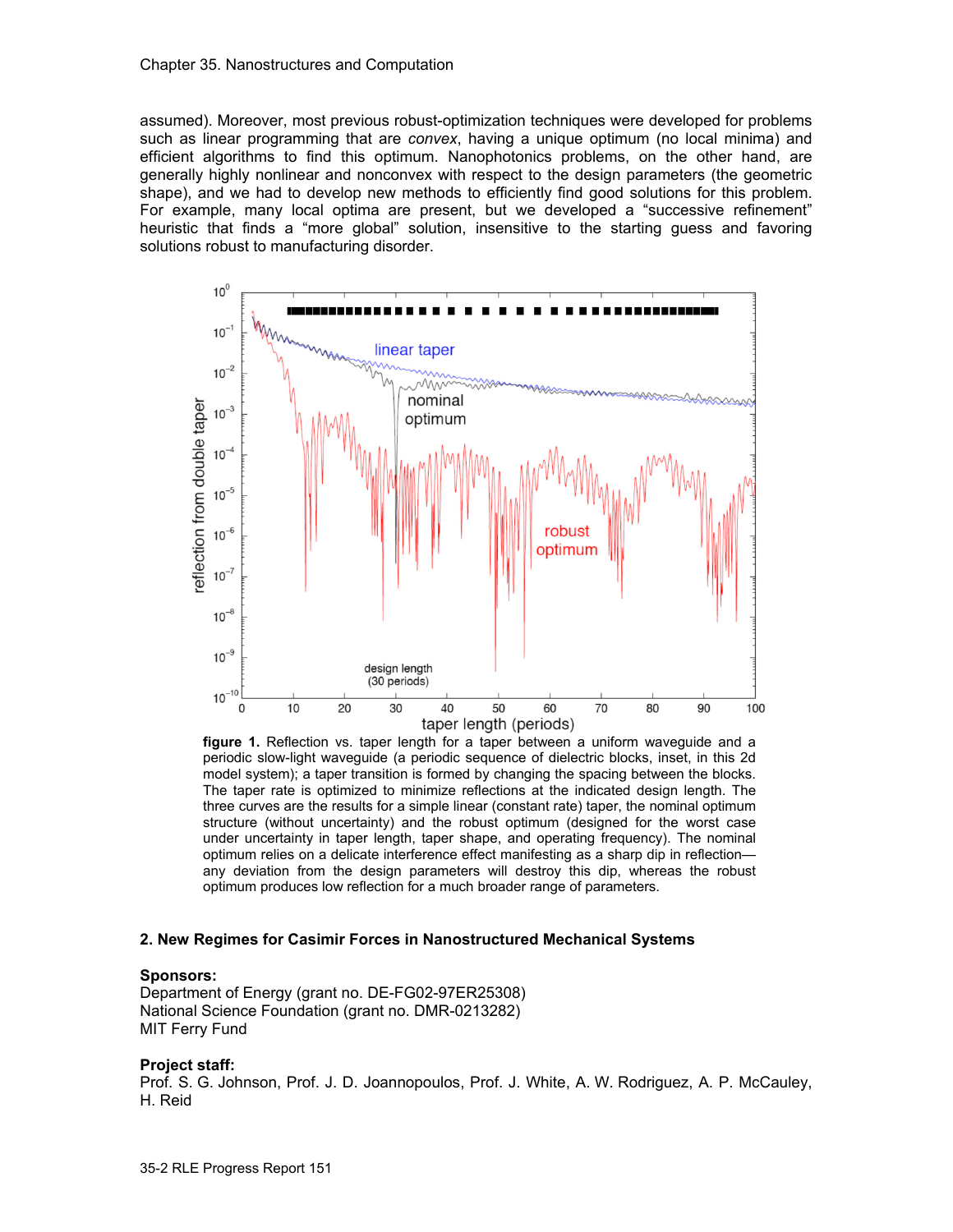Casimir forces are an interaction between uncharged objects that arise at micrometer-scale separations due to quantum vacuum-photon fluctuations. Besides their importance in basic physics research as a direct manifestation of the quantum vacuum as a measurable force, Casimir forces have important influences on cold atom trapping, superfluid films, and potentially for future nanomechanical devices. Although they were first predicted in 1948 for parallel metallic plates, Casimir forces have proven surprisingly difficult to predict for non-planar geometries; the state of the art in 2006 was the first theoretical prediction of the force between an infinite perfectmetal cylinder and an infinite perfect-metal plane. In our previous work, we demonstrated new numerical techniques to accurately predict Casimir forces for arbitrary geometries, including arbitrary dispersive materials, which has enabled us to study a range of problems that had never previously been accurately modeled. We have continued to develop these methods, and have applied them to investigate new qualitative regimes for the behavior of Casimir forces. Perhaps most interesting is the possibility of *repulsive* Casimir forces—Casimir forces between nearby surfaces are almost always attractive, but a repulsive force could be used in passive suspension/separation of surfaces and would have many potential applications.

We have demonstrated precise calculations of a "repulsive" force that arises entirely from geometry, between metallic surfaces, for the interleaved "zipper" geometry shown in figure 2. In this case, we constructed a "repulsive" force out of conceptually attractive interactions by allowing the two structures to interleave (and yet still allowing them to separate by a rigid rotation). This geometry is unstable with respect to lateral translations, however. A "true" repulsive Casimir force (not requiring interleaved structures) is known to be possible for *fluid*-separated objects of disparate materials, such as silica and gold separated by ethanol fluid. These repulsive forces had been calculated for parallel plates (and recently demonstrated experimentally at Harvard), but our new methods now allow the same force to be calculated in non-planar geometries. In particular, we were able to directly compute the forces for a silica particle/cylinder suspended in a metallic cavity, and show that *stable suspension* results for a variety of particle shapes, as seen in figure 3. For asymmetric particle shapes (such as the square cylinder in figure 3), a stable *orientation* also results (with some surprising transitions in the stable orientation for different cavity sizes, which we explained as an effect of material dispersion).



**figure 2.** Three-dimensional schematic of the Casimir "zipper" geometry of interlocking metal brackets (shown in different colors for illustration only), along with a twodimensional *xy* cross section. The dashed lines extending from the plates to the squares indicate their out-of-plane connectivity. When the brackets interleave as shown at left, the Casimir force pushes the plates apart in a "repulsive" fashion.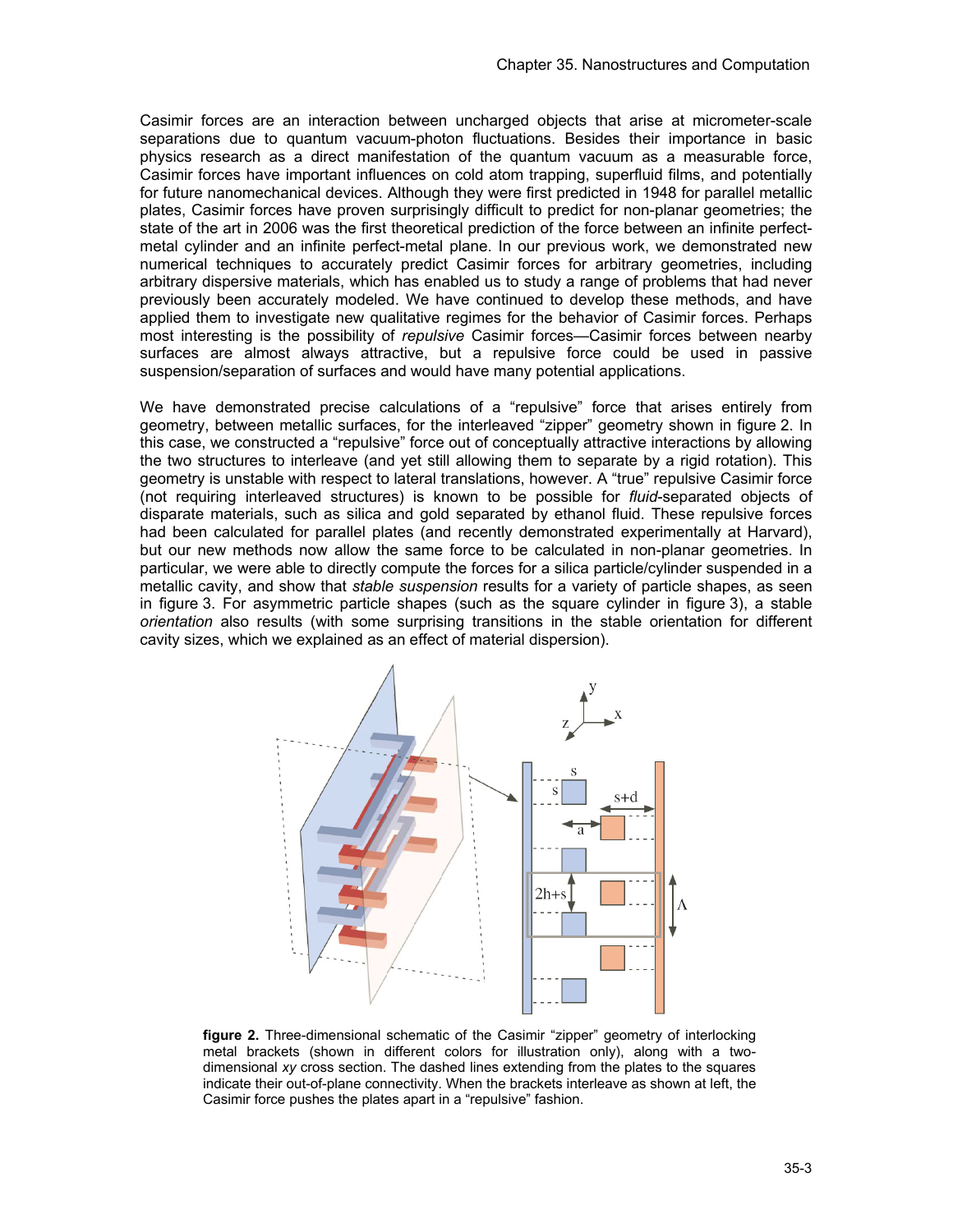

**figure 3.** Casimir force in the *x* direction, per unit *z* length, on a silica cylinder suspended within a metallic cylinder, separated by fluid, as a function of the displacement *d* from equlibrium, for both circular (dashed) and square (solid) cylinders. In both cases, the repulsive, rapidly decaying nature of the Casimir force leads to a restoring force (stable equilibrium).

## **3. Understanding Localization in Holey Fibers**

## **Project Staff:**

K. K.-Y. Lee, Dr. Y. Avniel, and Prof. S. G. Johnson

For several years now, it has been demonstrated both experimentally and numerically that microstructured "holey" optical fibers could guide light. These fibers are formed of a single solid material, typically silica glass, which is perforated by periodic holes in some regions to form an "average low-index" *cladding* that confines light within a solid *core* by a generalization of totalinternal reflection. Although the existence of these guided modes is well-established by numerical and physical experiments, a deeper analytical understanding of the nature of this light-localization mechanism was lacking. Several open questions, such as the existence or lack of a longwavelength cutoff for guiding, or exactly what is meant by "on average" lower index, remained. In recent work (Lee *et al.*, 2008), we have successfully tackled several of these questions by rigorous analytical methods, proving a very general theorem establishing sufficient conditions for localization in a wide variety of dielectric-waveguide geometries shown schematically in figure 4. The class of waveguides encompassed by our analysis includes holey fibers, but also general periodic structures such as traditional optical fibers, waveguides that are periodically modulated in the direction of propagation, anisotropic materials, and other structures. Moreover, the proof employs an elementary variational technique that (once presented) can be followed at an advanced undergraduate level. As a result, we believe that our theorem sheds new light on a broad class of dielectric waveguides in a manner accessible to a general audience interested in electromagnetic waves.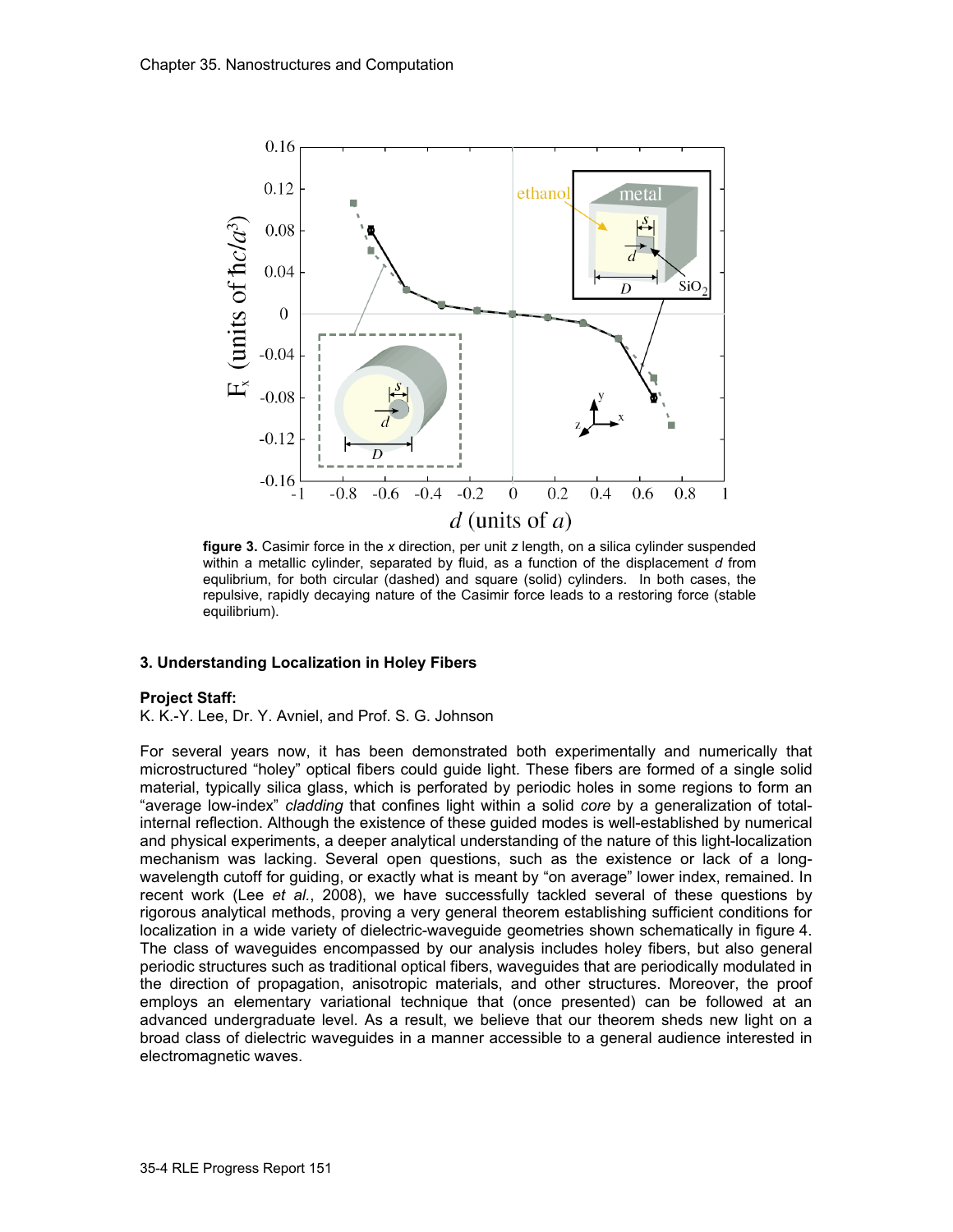

conventional fiber) with a homogeneous cladding and an arbitrary-shape core.

with periodic cladding and arbitrary-shape core.

direction surrounded by a homogenous cladding.

**figure 4.** Schematic of various types of dielectric waveguides in which our theorem (proving conditions for localization) is applicable. Light propagates in the *z* direction (along which the structure is either uniform or periodic) and is confined in the *xy* directions by a higher-index core compared to the surrounding (homogeneous or periodic) cladding.

# **Publications**

## **Journal Articles, Published**

- A. F. Oskooi, J. D. Joannopoulos, and S. G. Johnson, "Zero–group-velocity modes in chalcogenide holey photonic-crystal fibers," Optics Express, vol. 17, pp. 10082–10090, June 2009.
- P.-R. Loh, A. F. Oskooi, M. Ibanescu, M. Skorobogatiy, and S. G. Johnson, "Fundamental relation between phase and group velocity, and application to the failure of perfectly matched layers in backward-wave structures," Physical Review E, vol. 79, p. 065601(R), June 2009.
- I. B. Burgess, A. W. Rodriguez, M. W. McCutcheon, J. Bravo-Abad, Y. Zhang, S. G. Johnson, and M. Loncar, "Difference-frequency generation with quantum-limited efficiency in triplyresonant nonlinear cavities," Optics Express, vol. 17, pp. 9241–9251, May 2009.
- A. Mutapcic, S. Boyd, A. Farjadpour, S. G. Johnson, and Y. Avniel, "Robust design of slow-light tapers in periodic waveguides," Engineering Optimization, vol. 41, pp. 365–384, April 2009.
- R. E. Hamam M. Ibanescu, S. G. Johnson, J. D. Joannopoulos, and M. Soljacic, "Broadband5 super-collimation in a hybrid photonic crystal structure," Optics Express, vol. 17, pp. 8109– 8118,5 5April 2009.
- H. Hashemi, A. W. Rodriguez, J. D. Joannopoulos, M. Soljacic, and S. G. Johnson, "Nonlinear harmonic generation and devices in doubly-resonant Kerr cavities," Physical Review A, vol. 79, p. 013812, January 2009.
- A. W. Rodriguez, J. N. Munday, J. D. Joannopoulos, F. Capasso, D. A. R. Dalvit, and S. G. Johnson, "Stable suspension and dispersion-induced transitions from repulsive Casimir forces between fluid-separated eccentric cylinders," Physical Review Letters, vol. 101, p. 190404, November 2008.
- K. K. Lee, Y. Avniel, and S. G. Johnson, "Design strategies and rigorous conditions for singlepolarization single-mode waveguides," Optics Express, vol. 16, pp. 15170–15184, September 2008.